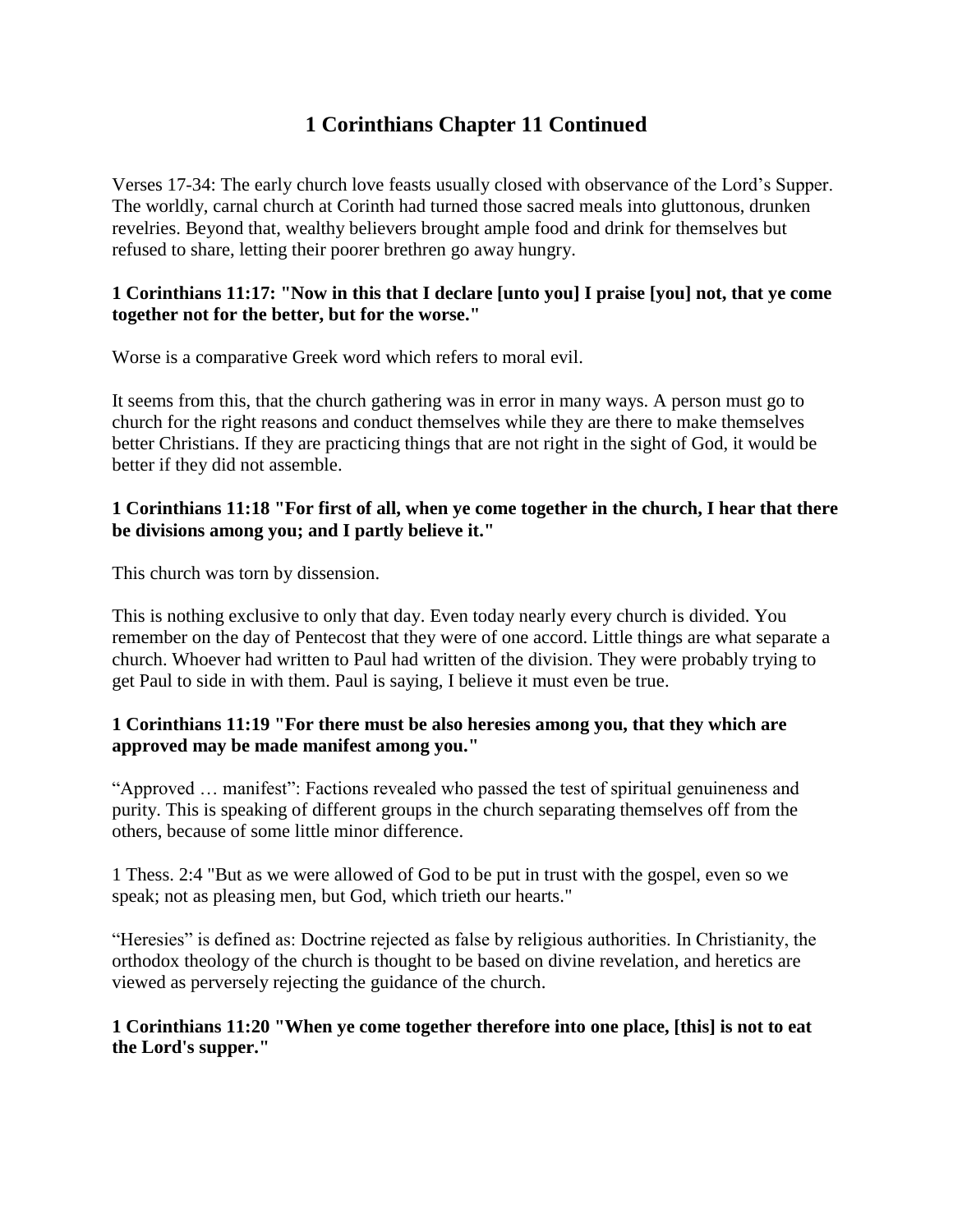One of the worst problems was that they had been taking communion daily, and it had become such a routine thing, that much of the meaning had been lost in the practice. The Lord's Supper was being eaten every time they came together in homes, or wherever they met. It had become habit, and not a true remembrance of what the Lord had done for them. Paul is saying that the reason to come together in one place is not just to take communion.

The love feast and communion celebration had become so perverted that it was a sinful, selfish mockery. They could not legitimately say it was devoted to the Lord, since it was not honoring to Him.

## **1 Corinthians 11:21 "For in eating every one taketh before [other] his own supper: and one is hungry, and another is drunken."**

The abuse seems to be that they had come together to eat and not to take of the communion supper. Possibly, at this time they were using fermented wine, since it speaks of being drunk.

## **1 Corinthians 11:22 "What? have ye not houses to eat and to drink in? or despise ye the church of God, and shame them that have not? What shall I say to you? shall I praise you in this? I praise [you] not."**

They were gathering together for the wrong reasons. All of this had nothing to do with worshipping God. They had forgotten that the real reason to come to church is to fellowship with God and learn of His ways. They had made a party out of going to church. It sounds familiar, doesn't it? We hear that we must have all kinds of parties and recreation at the church or no one wants to come.

If they intended to selfishly indulge themselves, they might as well have stayed at home.

# **1 Corinthians 11:23 "For I have received of the Lord that which also I delivered unto you, That the Lord Jesus the [same] night in which he was betrayed took bread:"**

Now, Paul is giving them what the true communion is all about. Since Paul was not there at the last supper, this had to be a revelation from God. It could however, been related to him by the apostles that were present at the Last Supper.

While the information was not new to the Corinthians, because Paul had previously "delivered" it, still it's an important reminder. This description of Christ's final supper with His disciples is one of the most beautiful in all of Scripture, yet it was given during a strong rebuke of carnal selfishness. If this letter was written before any of the gospels as most conservative scholars believe, then Paul's instruction was the first biblical record of the institution of the Lord's Supper, given directly from the Lord and not through his reading of any other apostles.

# **1 Corinthians 11:24 "And when he had given thanks, he brake [it], and said, Take, eat: this is my body, which is broken for you: this do in remembrance of me."**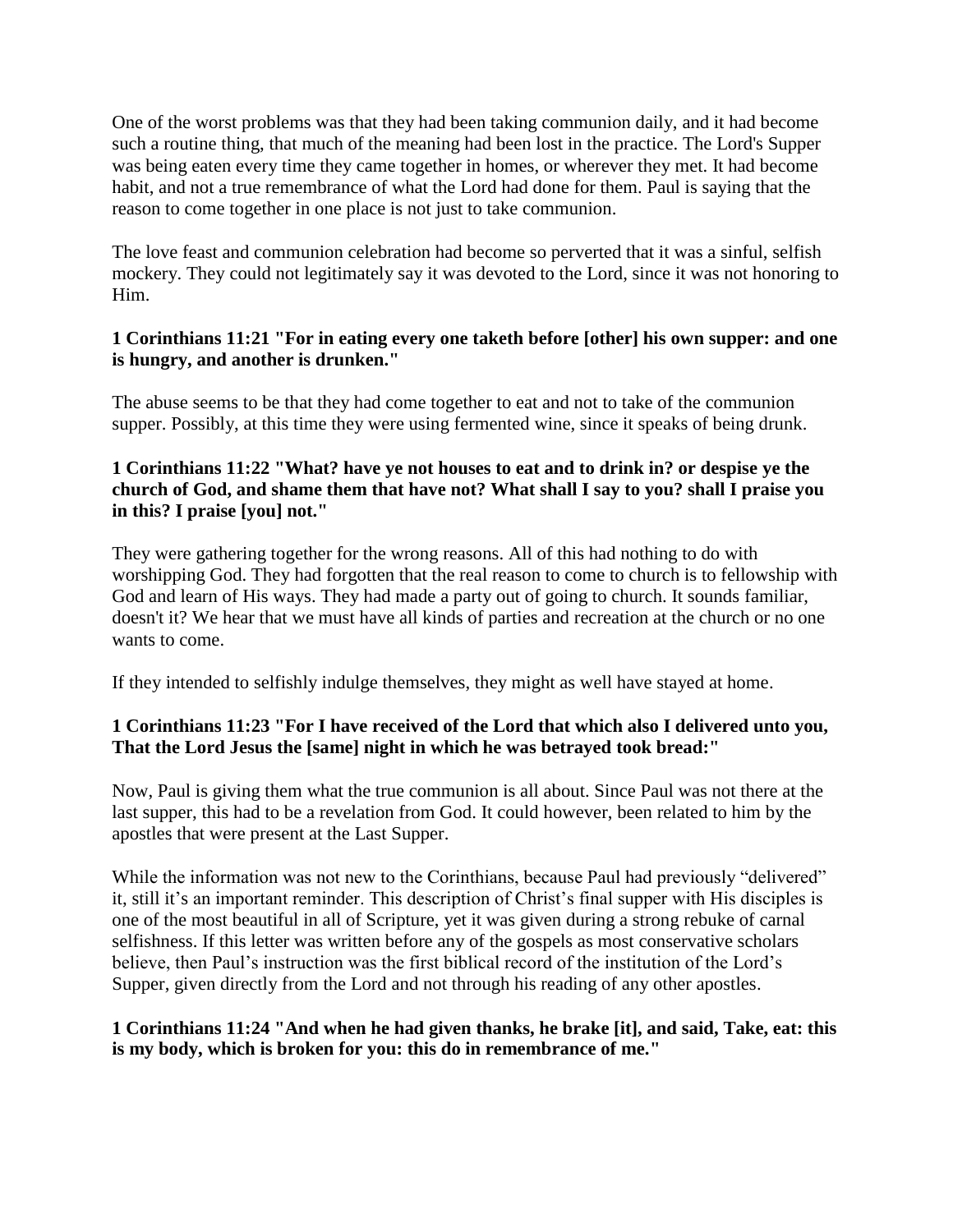Since they had been taking the communion table so lightly, Paul is reminding them that the bread that they take in this communion symbolizes the very body of the Lord Jesus Christ. He is also, saying that they must remember His great sacrifice for all of mankind each time that they take communion.

## **1 Corinthians 11:25 "After the same manner also [he took] the cup, when he had supped, saying, This cup is the new testament in my blood: this do ye, as oft as ye drink [it], in remembrance of me."**

The fruit of the vine that they took in the communion symbolized the shed blood of the Lord Jesus Christ. The life was in the blood. The fact that they were handling the communion cup in a manner displeasing unto God was what had really upset Paul. He is reminding them of the seriousness associated with the communion cup.

The Old Covenant was practiced repeatedly by the blood of animals offered by men; but the New Covenant has been ratified once and for all by the death of Christ. "In remembrance of Me": Jesus transformed the third cup of the Passover into the cup of remembrance of His offering.

## **1 Corinthians 11:26 "For as often as ye eat this bread, and drink this cup, ye do shew the Lord's death till he come."**

My own personal belief is, that the Lord should be remembered several times a year, or even more often, if you are doing exactly what this says, remembering Him in the communion. We find that to become repetitious about the communion, can cause us to overlook the true meaning of communion. We start doing this systematically, as these people did here, and forget why we are doing this. When we do this from obligation, we have lost the total meaning of it. Communion should be very special. The Bread symbolizes the very body of the Lord which He gave for the salvation of mankind. The cup of the vine symbolizes the very blood of the Lord which was shed to cleanse us from all unrighteousness. Without the shedding of blood, there is no remission of sin.

The gospel is presented through the service of communion as the elements are explained. They point to His physical incarnation, sacrificial death, resurrection and coming kingdom.

# **1 Corinthians 11:27 "Wherefore whosoever shall eat this bread, and drink [this] cup of the Lord, unworthily, shall be guilty of the body and blood of the Lord."**

This shows the seriousness of the taking of communion. Without true recognition of what the elements are, means that a person does not believe that they are, in fact, representing the body and blood of Christ. That person would be classifying them as just food for his body. You can see why this would be so dangerous. The Lord Jesus is the Savior of those who believe, not those who doubt.

To come to the Lord's Table clinging to one's sin does not only dishonor the ceremony, but it also dishonors His body and blood, treating lightly the gracious sacrifice of Christ for us. It is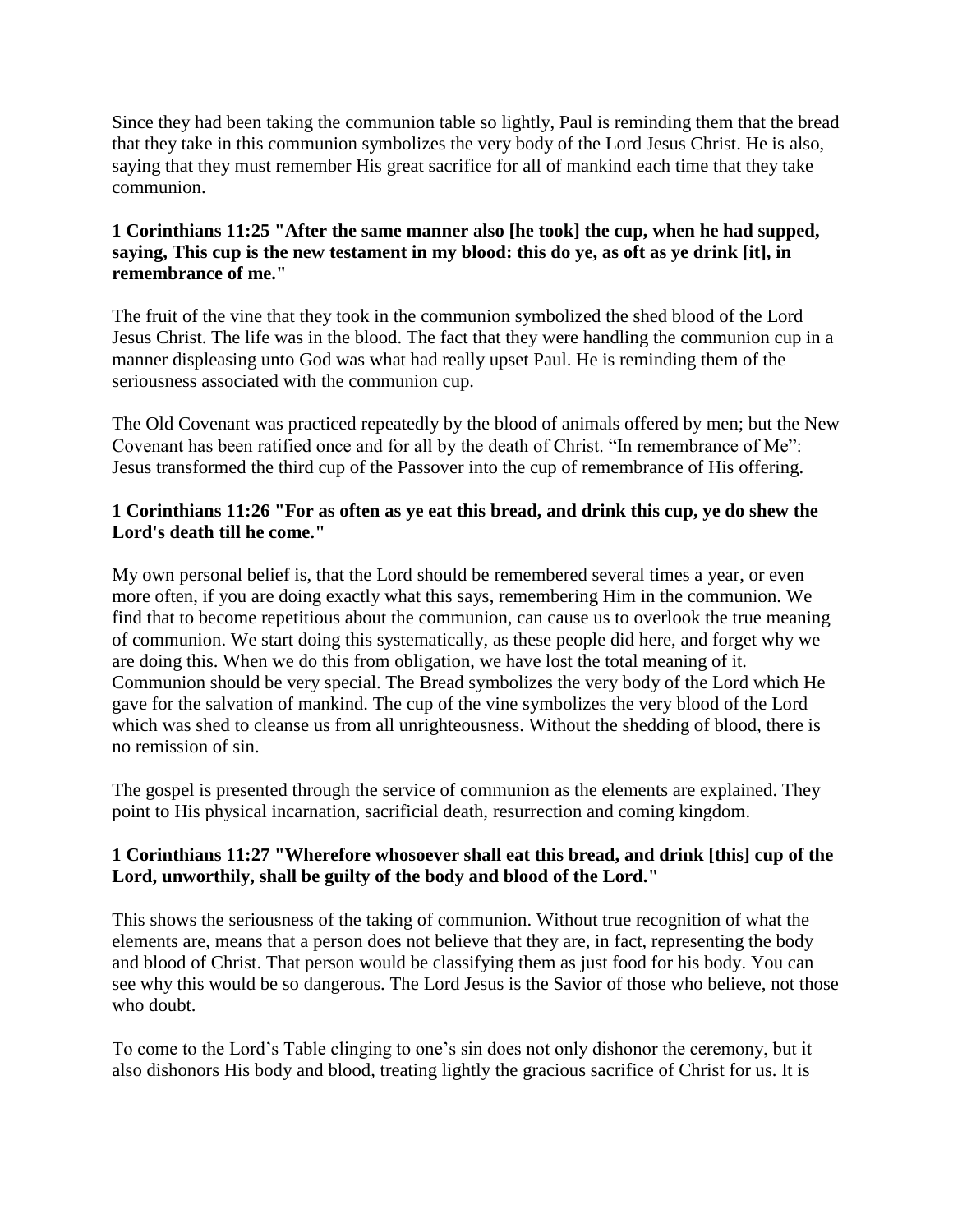necessary to set all sin before the Lord (verse 28), then partake so as not to mock the sacrifice for sin, by holding on to it.

## **1 Corinthians 11:28-29 "But let a man examine himself, and so let him eat of [that] bread, and drink of [that] cup." "For he that eateth and drinketh unworthily, eateth and drinketh damnation to himself, not discerning the Lord's body."**

When you examine yourself, then you do not need to be judged of the Lord for this. If we try our own motives, then we will not take the communion so lightly.

The unworthiness here, is speaking of someone taking communion not really believing. It would be as if you were mocking the communion.

"Not discerning the Lord's body": When believers do not properly judge the holiness of the celebration of Communion, they treat with indifference the Lord Himself; His life, suffering and death.

#### **1 Corinthians 11:30 "For this cause many [are] weak and sickly among you, and many sleep."**

"Sleep" here means physical death. The offense was so serious that God put the worst offenders to death, an extreme but effective form of church purification.

Here are other examples of those who would not or didn't repent.

Luke 13:1-5 "There were present at that season some that told him of the Galileans, whose blood Pilate had mingled with their sacrifices." "And Jesus answering said unto them, Suppose ye that these Galileans were sinners above all the Galileans, because they suffered such things?" "I tell you, Nay: but, except ye repent, ye shall all likewise perish." "Or those eighteen, upon whom the tower in Siloam fell, and slew them, think ye that they were sinners above all men that dwelt in Jerusalem?" "I tell you, Nay: but, except ye repent, ye shall all likewise perish."

Acts 5:1 "But a certain man named Ananias, with Sapphira his wife", as is told (in verses 1-11).

1 John 5:16 "If any man see his brother sin a sin [which is] not unto death, he shall ask, and he shall give him life for them that sin not unto death. There is a sin unto death: I do not say that he shall pray for it."

# **1 Corinthians 11:31 "For if we would judge ourselves, we should not be judged."**

He is just saying, consider what you are doing, before you sin against God. If we judge ourselves, then we will do the correct thing and not need to be judged of others.

#### **1 Corinthians 11:32 "But when we are judged, we are chastened of the Lord, that we should not be condemned with the world."**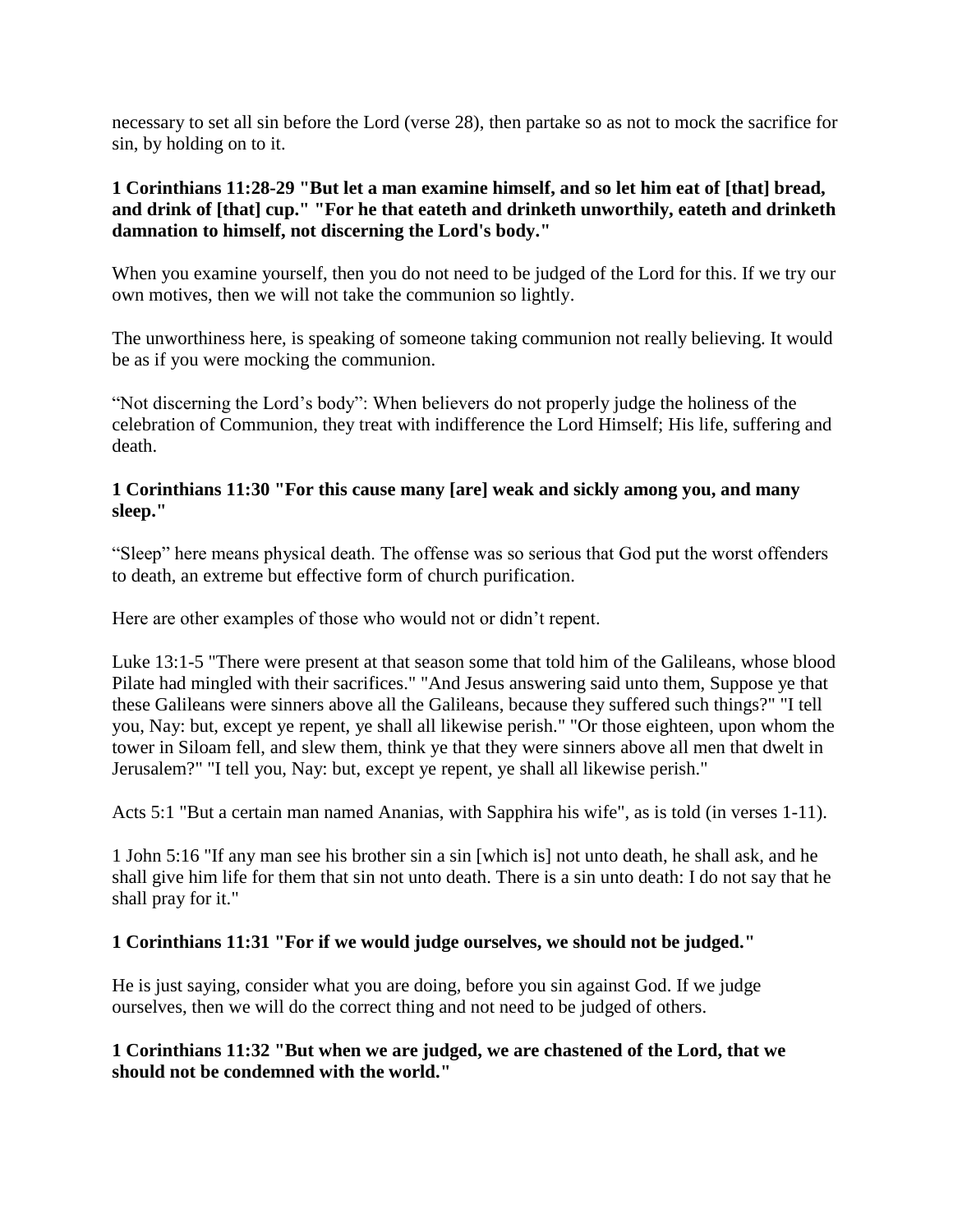Paul is speaking here, to those who have made commitments to God. He says, even the judgment of God is for your own good to straighten you out before judgment falls on you from the world. Paul is saying, straighten this out in the church, before you are judged by an evil world.

Believers are kept from being consigned to hell, not only by divine decree, but by divine intervention. The Lord chastens to drive His people back to righteous behavior and even sends death to some in the church (verse 30), to remove them before they could fall away.

## **1 Corinthians 11:33 "Wherefore, my brethren, when ye come together to eat, tarry one for another."**

Christians should not be like the world which is trying to push to the head of the line. Christians have a meek spirit which is patient and allows others to go first, if they wish to. It seems that Paul is having to teach basic Christian principles to these who should already be aware of all this. Why do they have to bring this up to Paul? Why could they not have determined these things themselves? They do not need someone from the outside to determine something that their own consciences should have taken care of.

## **1 Corinthians 11:34 "And if any man hunger, let him eat at home; that ye come not together unto condemnation. And the rest will I set in order when I come."**

If you are coming just to eat, don't do it. Eat at home before you come, so that your greediness will not be apparent to all the people. It seems that the communion had been mixed in with the eating of meals which would have been really bad. We do know that they had started taking communion every time they met.

To mix communion with a regular meal would be to discredit the communion. They had even begun to use bread that was leavened at this point which discredits the sinless nature of the body of Christ.

There is no point in gathering together to sin and be chastened.

Paul tells them here, that he will try to straighten out the other things of lesser importance when he comes.

# **1 Corinthians 11 Continued Questions**

- 1. They were coming together not for the  $\qquad \qquad$ , but for the  $\qquad \qquad$ .
- 2. What would be a reason that would be better, if they did not assemble?
- 3. What had Paul heard that was one of their problems?
- 4. How did this differ from the day of Pentecost?